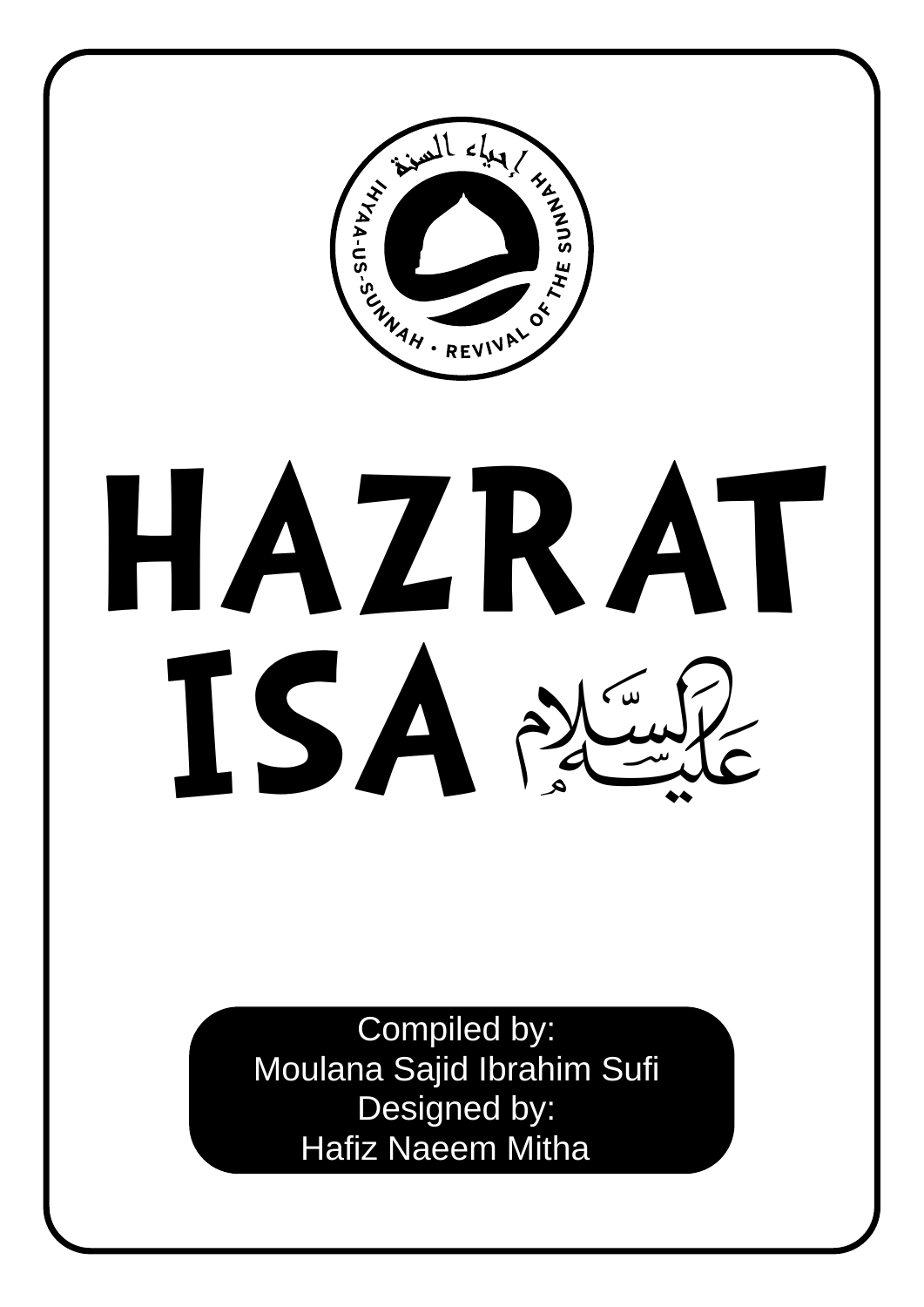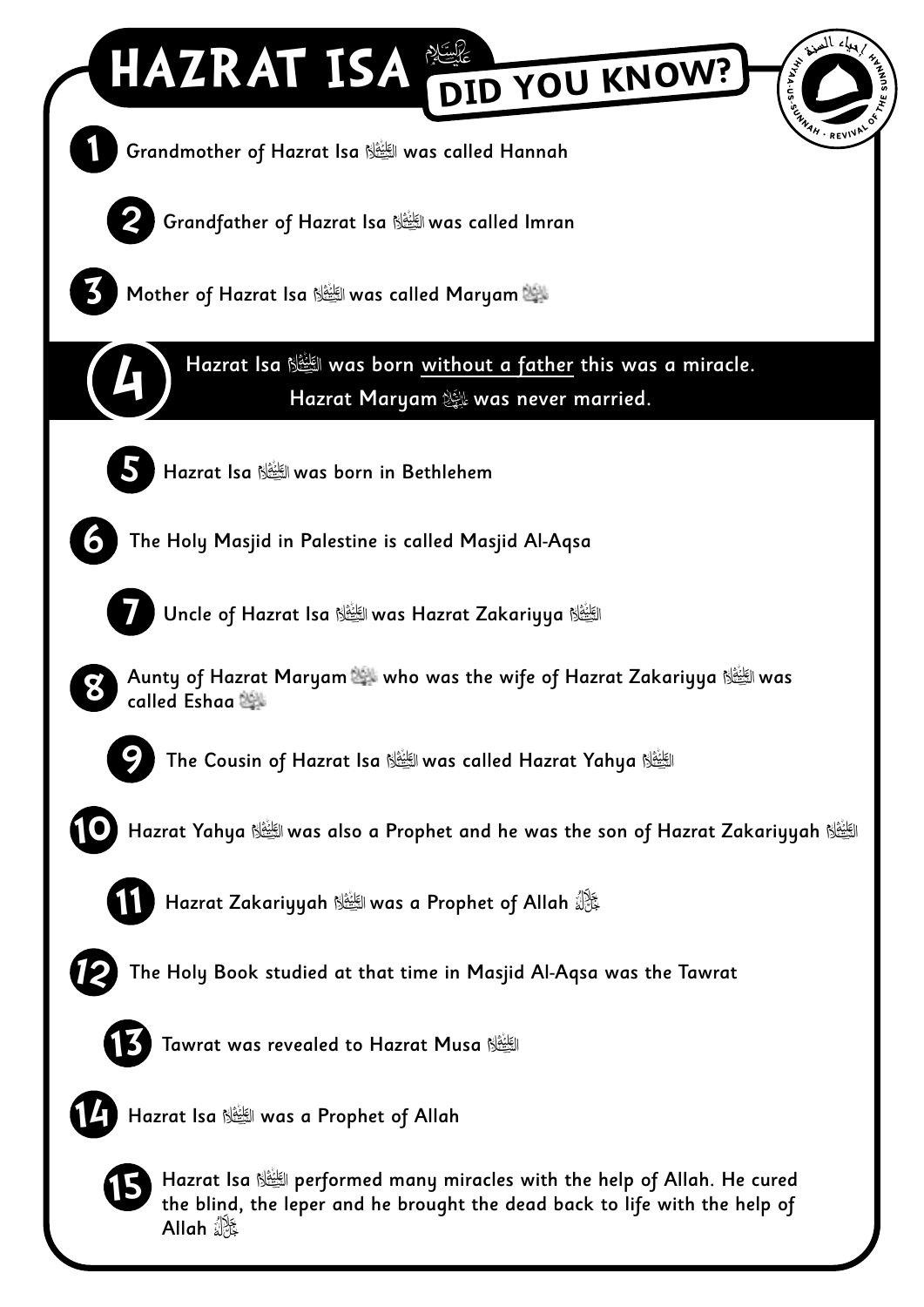# **HAZRAT ISA DID YOU KNOW?**



**16** The Book revealed to Hazrat Isa ؑ was Injeel



Hazrat Isa ؑ called the people to believe in one Allah, Angels, the holy books, all the Prophets and the Hereafter. He invited them to lead a good and honest life and ordered them to stay away from wrong. He encouraged them to be good to one another and help each other. He gave the good news of the arrival of the last and final messenger, our beloved Nabi صلى الله عليه وسلم Muhammad



People did not accept his invitation instead they made fun of His teachings



**21**

However, Hazrat Isa ؑ continued to convey the message of Allah جل جلاله **<sup>19</sup>** and many of the people accepted his teaching and became Muslim



Those who accepted his teachings are called Hawariyyin (Disciples). They respected him, supported him, sacrificed their belongings to help Hazrat Isa الطَّيِّعَةُ( spread the religion of Allah  $\mathbb{Z}_+^{\times}$ 

Hazrat Isa ؑ would convey the message of Allah all day long. He did not have a home or family and would spend the night wherever he was. The people who did not like this tried to kill Hazrat Isa ؑ by crucifying him



The people could not kill Hazrat Isa , الطَّيَّةُ , he was not killed and he was not crucified. Allah raised him up into the Heavens alive, with body and soul. He is in the Heavens to this day



Hazrat Isa ؑ will come again onto this earth before Qiyamah as a **<sup>23</sup>** follower of Our beloved Prophet صلى الله عليه وسلم and will live for some time



لِمَّةِ 244 Hazrat Isa الصَّيْعَة will kill Dajjal (The Antichrist)



He will marry and have children before dying a physical death in Madinah Munawwarah and will be buried alongside our beloved Prophet Muhammad صلى الله عليه وسلم



**26** Our beloved Nabi صلى الله عليه وسلم is the final Prophet there will be no Prophet after Him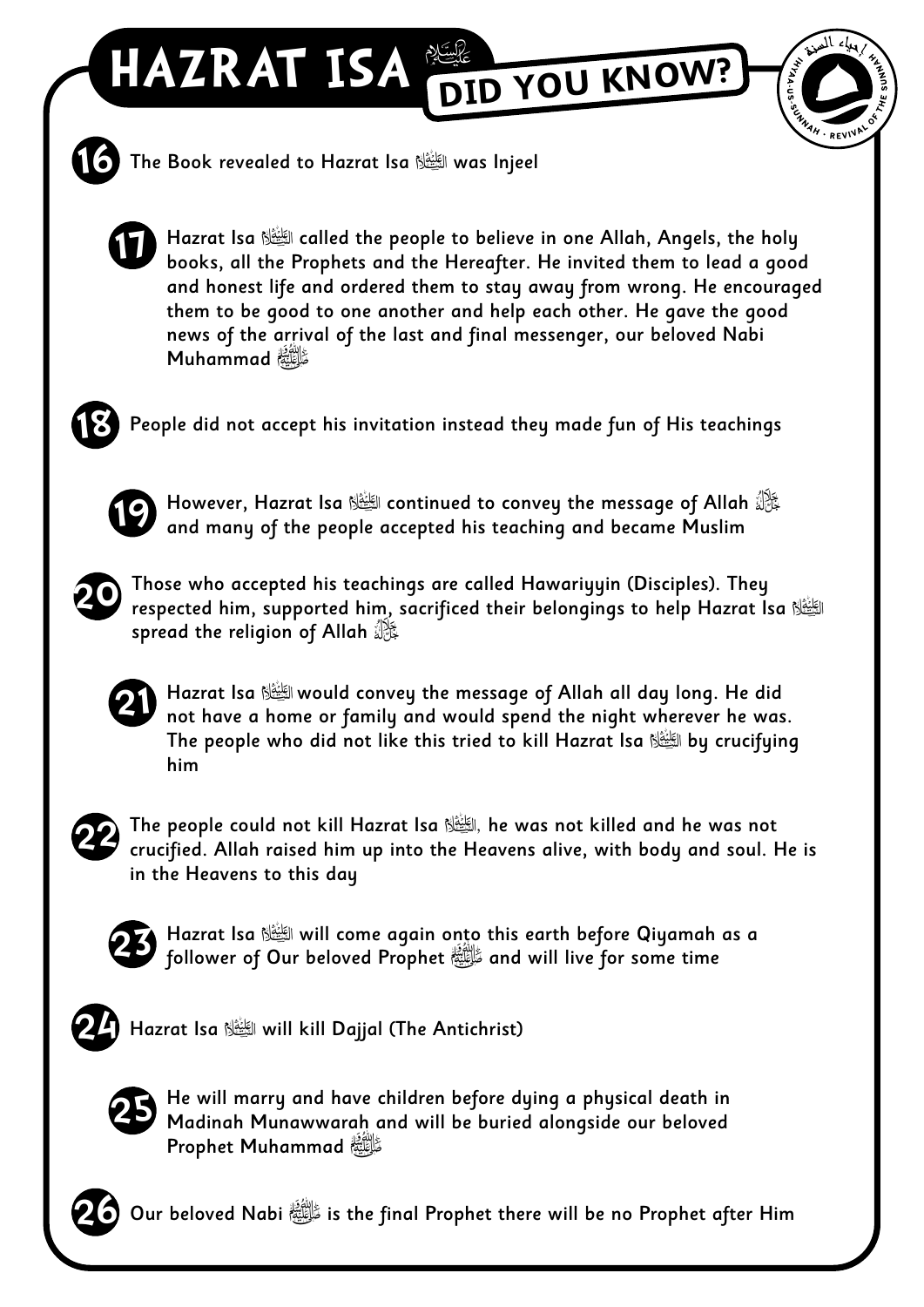**HAZRAT ISA PUZZLE SHEET**



| Z | A | K | A | R | I | Y | Y | A | B | $\mathbf c$ | I | D | E | F |
|---|---|---|---|---|---|---|---|---|---|-------------|---|---|---|---|
| G | н | I | J | K | A | L | M | N | Ο | P           | м | Q | 1 | R |
| S | Т | U | v | W | X | Q | Y | z | A | в           | R | C | N | D |
| E | F | G | 1 | S | A | н | S | 1 | J | ĸ           | A | L | J | M |
| N | Ο | М | Ρ | Q | R | S | Τ | A | U | v           | N | W | 1 | X |
| Y | z | L | A | D | L | U | C | Κ | U | Υ           | I | S | L | F |
| A | Υ | М | U | R | М | v | D | L | н | Z           | J | Т | С | G |
| в | A | N | v | Е | Υ | W | Е | M | A | Α           | К | U | D | н |
| C | н | Ο | W | F | N | A | F | N | N | В           | L | v | Е | I |
| D | Y | P | X | G | Ο | x | М | O | N | C           | М | w | Τ | J |
| Е | A | Q | Y | н | P | Y | G | P | A | D           | N | X | A | ĸ |
| F | 1 | R | z | I | Q | z | н | Q | н | E           | Ο | Y | W | L |
| Е | S | н | A | A | R | A | 1 | R | v | F           | P | z | R | М |
| G | J | S | В | М | U | S | A | S | W | G           | Q | Α | A | N |
| н | Κ | Τ | с | К | S | в | J | Τ | x | н           | R | в | Τ | ο |

**WORD SEARCH**

**Find the words below:**

**Zakariyya** Imran Injil Aqsa Isa Maryam Hannah Yahya **Tawrat** Eshaa Musa

## **MATCH THE WORDS WITH THE CORRECT IMAGE**









# **ADD THE MISSING WORDS**

|                                                               | Hazrat Isa السَّنِيَّةُ Mother was called and Hazrat Isa |  |  |  |  |
|---------------------------------------------------------------|----------------------------------------------------------|--|--|--|--|
|                                                               |                                                          |  |  |  |  |
| The book revealed to Hazrat Isa <b>Section</b> was the Hazrat |                                                          |  |  |  |  |
|                                                               |                                                          |  |  |  |  |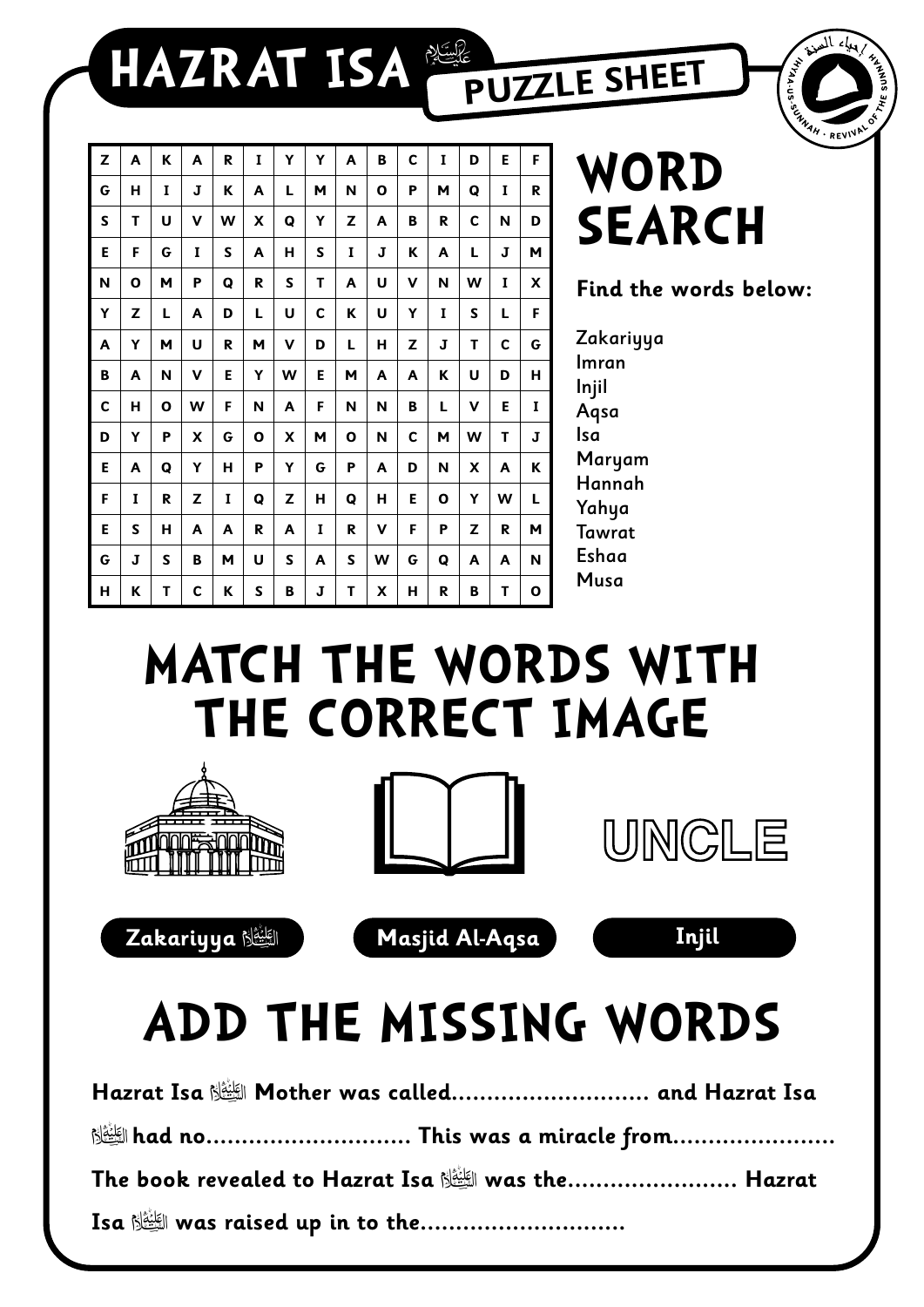

### Hazrat Isa الكَيْنَةُ was a Prophet of Allah.

Hazrat Isa السَّنِيَّةِ performed many miracles with the help of Allah السَّنِيَّةِ . He cured the blind, the leper and he brought the dead back to life with the help of Allah  $\mathbb{Z}$ .

### **HIS MESSAGE**

Hazrat Isa ﷺ called the people to believe in one Allah ﷺ, Angels, the holy books, all the Prophets and the Hereafter. He invited them to lead a good and honest life and ordered them to stay away from wrong. He encouraged them to be good to one another and help each other. He gave the good news of the arrival of the last and final messenger, our beloved Nabi Muhammad صلى الله عليه وسلم.